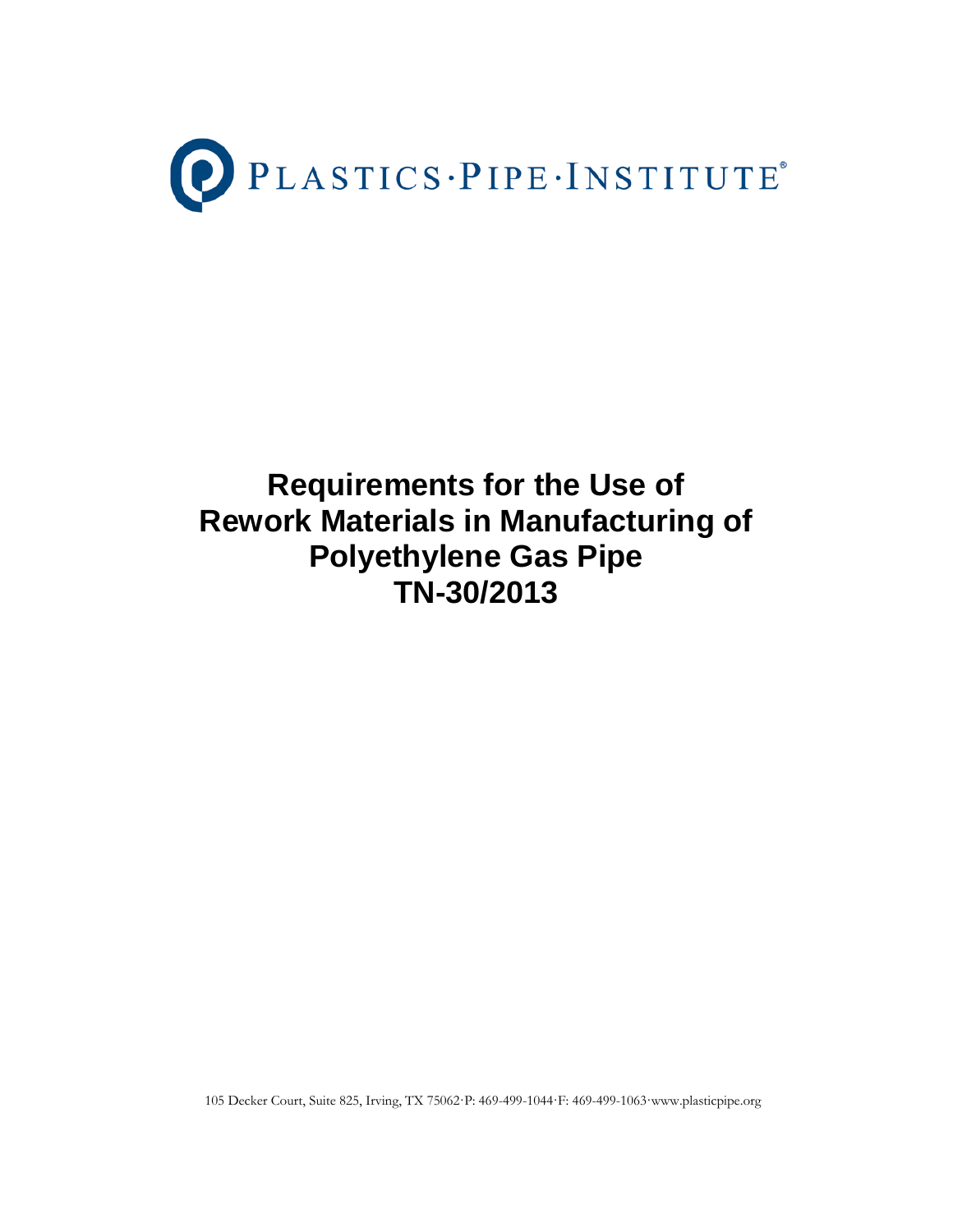# **FOREWORD**

This technical note was developed and published with the technical help and financial support of the members of the PPI (Plastics Pipe Institute, Inc.). The members have shown their interest in quality products by assisting independent standards-making and user organizations in the development of standards, and also by developing reports on an industry-wide basis to help engineers, code officials, specifying groups, and users.

This note has been prepared by PPI as a service of the industry. The information in this report is offered in good faith and believed to be accurate at the time of its preparation, but is offered "as is" without any express or implied warranty, including WARRANTIES OF MERCHANTABILITY AND FITNESS FOR A PARTICULAR PURPOSE. Any reference to or testing of a particular proprietary product shall not be construed as an endorsement by PPI, which does not endorse the proprietary products or processes of any manufacturer. Industry members offer the information in this note for consideration in fulfilling their own compliance responsibilities. PPI assumes no responsibility for compliance with applicable laws and regulations.

PPI intends to revise this note from time to time, in response to comments and suggestions from users of the note. Please send suggestions of improvements to the address below. Information on other publications can be obtained by contacting PPI directly or visiting the web site.

The Plastics Pipe Institute

http:/[/www.plasticpipe.org](http://www.plasticpipe.org/)

This Technical Note, TN-30, was first issued in January 2006 and was revised and republished in September 2013.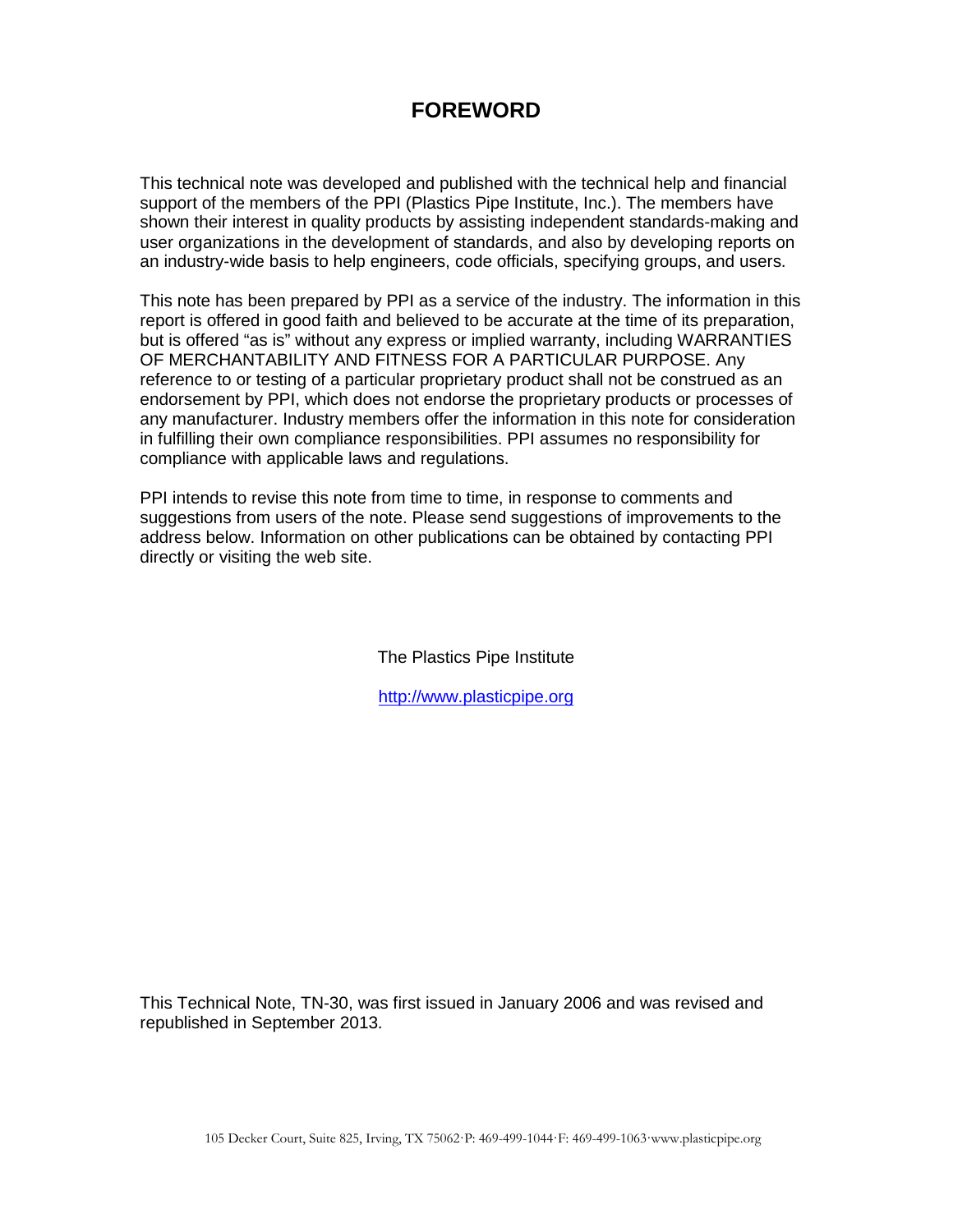# **TN-30 Requirements for the use of Rework Materials in Polyethylene Gas Pipe**

# 1.0 SCOPE AND PURPOSE

This technical note offers guidance and requirements for polyethylene gas pipe manufacturers and provides criteria for evaluation of manufacturers by purchasers of polyethylene gas pipe, with respect to the use of rework of polyethylene materials in the manufacture of ASTM D 2513 polyethylene gas pipe. These requirements address the cleanliness of rework polyethylene materials used in the manufacture of ASTM D 2513 polyethylene gas pipe to ensure that the use of rework does not compromise pipe quality. **The user should consult Title 49CFR Part 192 for the current referenced edition of ASTM D 2513**.

# 2.0 INTRODUCTION

The requirements in this technical note are designed to ensure the responsible use of rework materials and to ensure compliance with ASTM D 2513. In general, the requirements contained in this document reflect good rework inventory controls, good housekeeping, good manufacturing practices and good record keeping procedures. This technical note addresses only the extrusion process for pipe or tubing from polyethylene materials that are identified in ASTM D 2513, Annex A1. It does not address rework for other piping materials that are identified in ASTM D 2513.

These requirements shall be used to determine if polyethylene gas pipe is produced in facilities that have appropriate procedures for controlling the use of rework materials. A manufacturer shall be evaluated with respect to whether they comply with the rework material requirements of this technical note, ASTM D 2513, product quality, and customer expectations.

#### 3.0 REQUIREMENTS FOR REWORK MATERIALS

In meeting ASTM D 2513 requirements, rework, sometimes called regrind, shall have specific characteristics:

#### 3.1 Rework shall be clean

A manufacturer shall have a documented procedure governing the use of rework materials. At a minimum, there shall be written procedures and instructions for the responsible use of rework in a manufacturer's production process. Rework processes and procedures shall be designed to maintain virgin and rework material cleanliness, to avoid introducing contamination, and to remove inadvertently introduced contamination.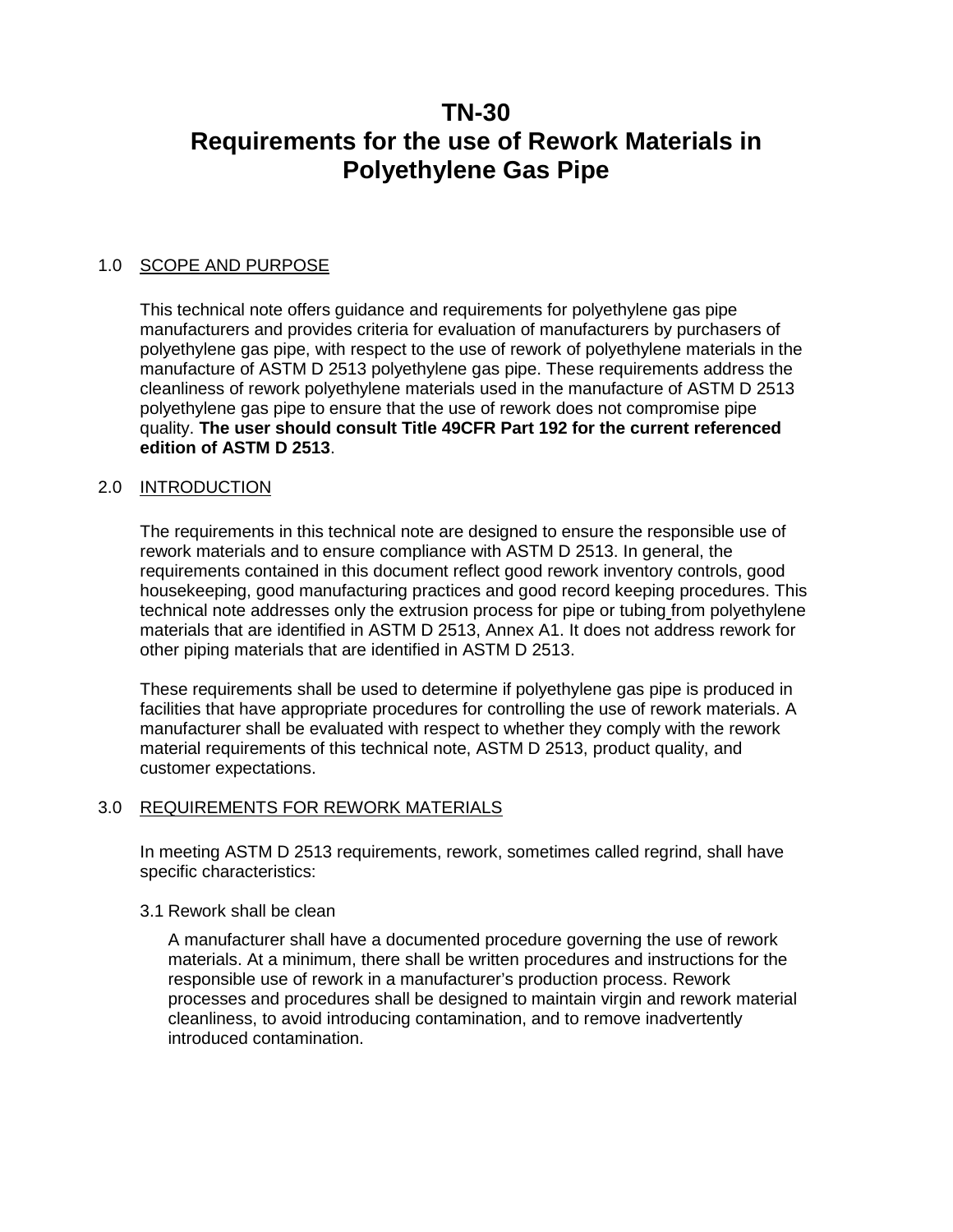3.2 Rework shall be equal to or better than the material designation of the virgin material with which it is used

Rework processes and procedures, shall ensure that the source of rework material is from material with the same or higher PPI listed Hydrostatic Design Stress (HDS) at 73°F and have the same or higher elevated temperature HDB at 140°F, as the virgin material with which it is used (e.g. PE4710 can be used with PE4708, but PE4708 cannot be used with PE4710).

3.3 Rework shall be generated in the manufacturer's own production

Rework materials must originate in the manufacturer's own pipe<sup>[1](#page-3-0)</sup> production facilities. A manufacturer may transfer rework among its own facilities provided it is managed in accordance with these requirements and is properly labeled and documented.

Materials from other outside sources are prohibited.

3.4 Pipe that is not suitable for use as rework

In addition to the above, rework pipes having any of the following conditions should not be used:

- Unknown thermal history
- Prolonged barrel residence time
- Excessive melt temperature that may cause degradation contamination be identified
- Non-black polyethylene pipe stored outdoors for over two years from date of manufacture is not suitable for use as a rework
- Rework pipe that cannot be cleaned is not suitable for use as rework
- Processed rework materials that becomes contaminated and cannot be adequately cleaned shall not be used

# 4.0 SOURCES OF REWORK

During the manufacturing process, there are several circumstances that result in the generation of pipe that is not directly saleable but is otherwise suitable for use as rework. Examples include:

• Startup

 $\overline{\phantom{a}}$ 

- Samples for quality control and quality assurance
- Production changeovers
- Service interruptions
- Unintentional errors and cosmetically damaged goods

<span id="page-3-0"></span> $1$  Some pipe manufacturers may have production operations for polyethylene piping products such as molded or fabricated fittings or feedstock for piping fabrications. The term "pipe" as used herein is inclusive of pipe and these piping product operations.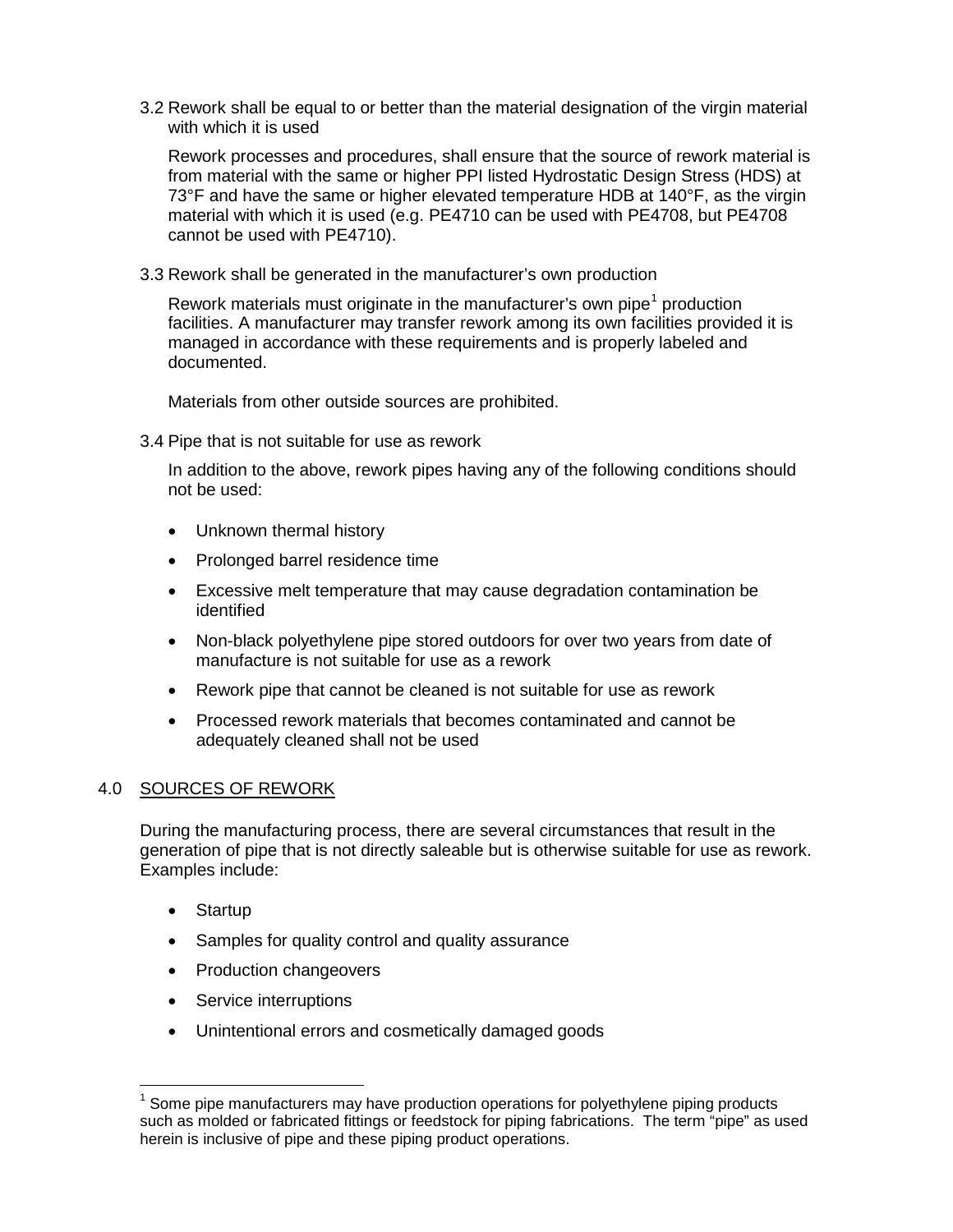# 5.0 THE REWORK PROCESS

The documented rework procedure shall be designed to assure that contamination is not introduced in the rework process. For example, rework pipe must be moved from production, to size reduction that may be in several stages, to storage and then to the extruder. In-process rework material may need to be temporarily stored several times during the process. Contamination can be avoided by keeping in-process rework materials in clean areas, in clean, closed containers, by storage in specially designated areas, and by processing rework material in clean, well maintained equipment.

Good housekeeping and cleanliness in production, rework handling and storage facilities helps maintain the cleanliness of rework pipe.

Key elements of the rework process are maintaining correct material identification, preventing contamination, and proper handling and storage. Material designation identification must be maintained as the rework material moves through the rework process.

## 5.1 Rework Identification

According to the requirements of ASTM D 2513, pipe that is acceptable for rework must be generated in the manufacturer's own production, so that its origin can be traced to records that provide the material designation of the rework.

Rework identification and tracking may take various forms appropriate for the manufacturer's production process. Identification by color alone may not be sufficient and supplemental labeling or marking may be required on pipe intended for rework. Care shall be taken to ensure that labeling or marking does not introduce contamination.

#### 5.2 Pipe Storage

Pipe to be used as rework shall be segregated and stored in areas that are clearly identified for rework storage.

#### 5.3 Cleaning Pipe Prior to Grinding

Soiled or surface contaminated rework pipes shall be thoroughly cleaned before processing through the size reduction equipment.

Cleaning must remove dirt, mud, water, stones, chips and shavings and other contamination from the interior and the exterior of each piece of rework pipe. Depending on the type of contamination, cleaning procedures may range from cleaning with clean cloths to power washing. If used, surface cleaning liquids must not leave a deleterious residue or film on the surface, and must be dried off immediately. Rework materials must be dry before processing through the size reduction equipment.

Written procedures and instructions for the cleaning of pipe intended for rework are required.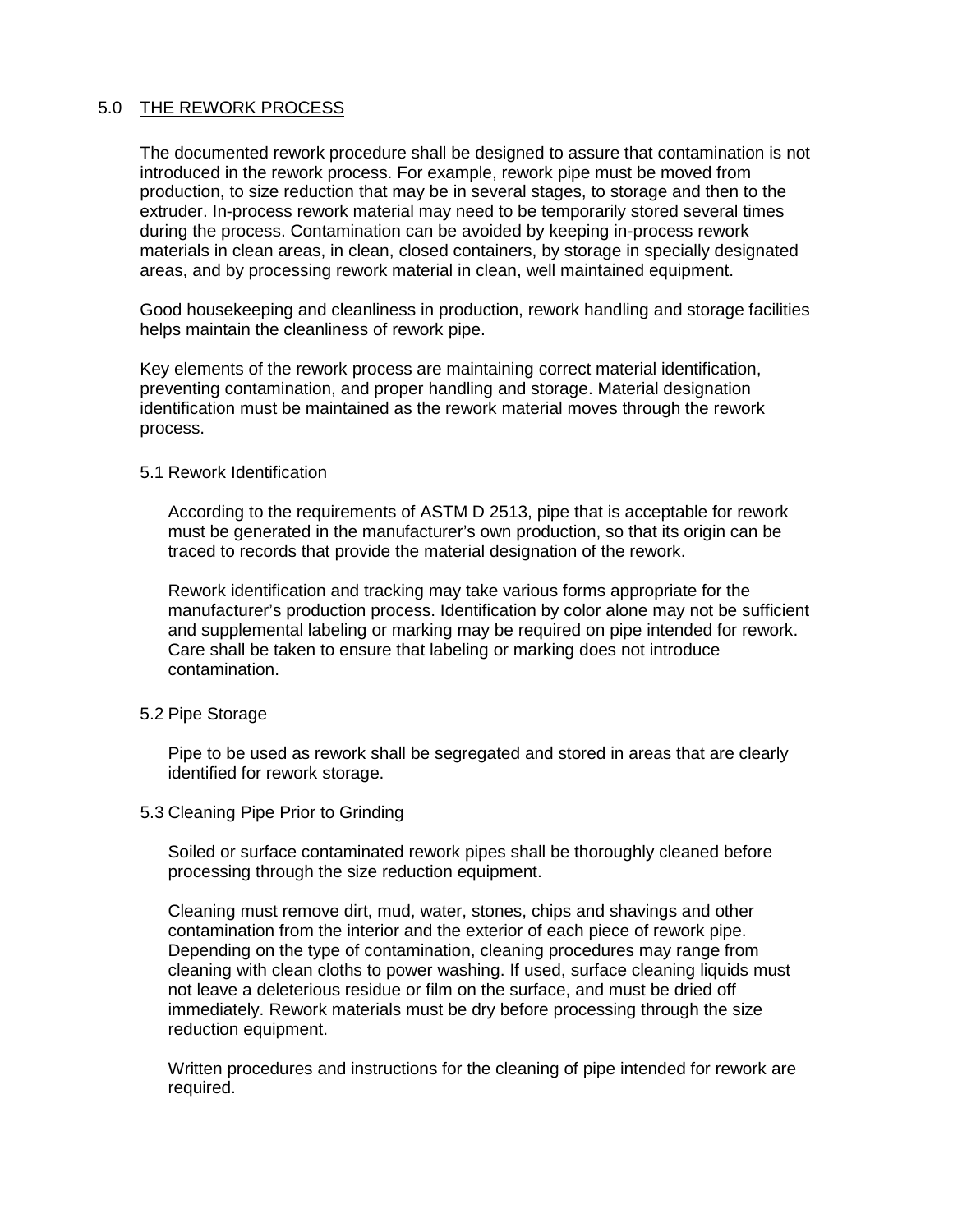5.4 Grinding of Pipe and Fittings for use as Rework

Rework pipe must be reduced to chips that can be fed into the extruder. Typically, this is a multi-stage size reduction process. Rework pipe is initially cut into shorter lengths or into sections that can be fed into additional size reduction equipment. Rework pipe is usually cut or split into sections, and depending on size, into shredding and grinding or directly into grinding equipment that reduces rework pipe sections into chips. Grinding equipment typically uses rotating blades to produce chips.

Size reduction equipment and the area around the equipment shall be kept clean, both for safety and to prevent the introduction of contamination. All cuttings and shavings are discarded as waste. Packaging materials such as plastic and steel strapping, strapping buckles and seals, plastic wrap, pipe end caps, cardboard, wood, and the like must be removed from rework pipe, from rework pipe storage areas, and discarded as waste. Care must be taken to ensure that waste materials do not enter size reduction equipment.

Where grinding and conveying equipment is not specifically dedicated to a unique material (based on the material designation), written procedures and instructions for cleaning of the grinding and conveying equipment are required to assure that cross contamination of dissimilar materials does not occur.

Dust separators shall be used in the material delivery system to remove fine particles and/or dust from the rework stream.

### 5.5 Storage of Rework

In order to prevent entry of foreign materials, ground rework material shall be stored in silos or covered containers dedicated to gas pipe rework use. Gaylord boxes shall be covered and fitted with plastic bag liners. Plastic bag liners shall be deep enough to fold and close over the contents. The liners shall not be reused for dissimilar materials. The rework container shall be clearly labeled with traceability information as determined by the manufacturer.

#### 6.0 DOCUMENTATION

#### 6.1 Documentation of Rework Procedures

The manufacturer shall have written procedures for its entire rework process and for the training or rework system operators. Rework system operator training shall be documented. The manufacturer shall be able to demonstrate that appropriate operators within a facility are trained in the proper procedures and be able to demonstrate compliance.

#### 6.2 Production Records

The manufacturer shall maintain permanent records that identify the location of manufacture, pipe production and resin lots, and any additional information which is agreed upon by the manufacturer and purchaser. This documentation shall also include identification of the material designation and maximum percentage of rework, if any, traceable to the print line.